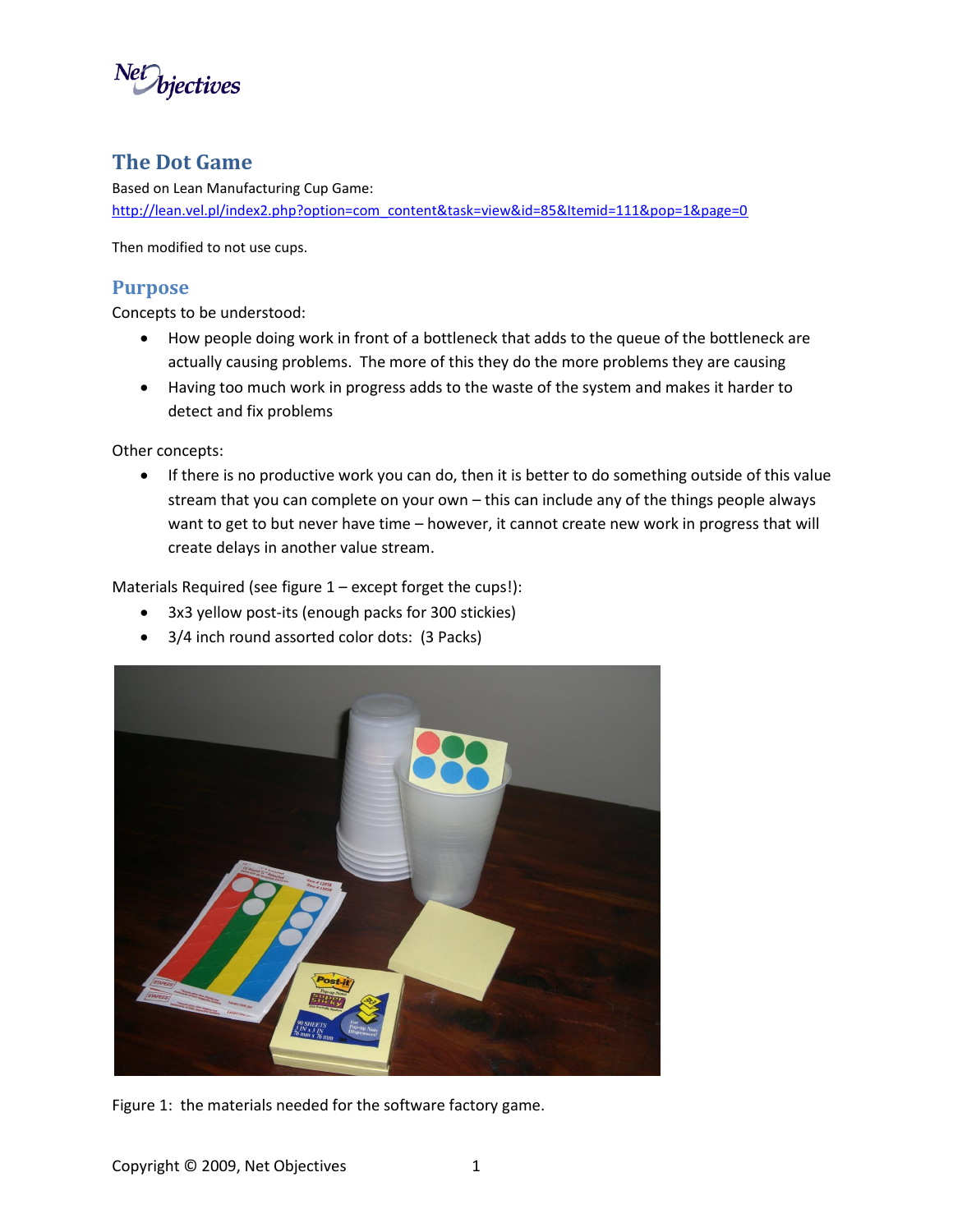biectives

### **Instructions**

We used to play this game with multiple groups. An alternative is to have one game going on and everyone else observing. This takes 8 participants, and the rest are observers. If you have more than 25 people or so, you can have a group of 8 for every 25 participants as it gets difficult to observe if there are more people than that. However, I have successfully run this game with 30 observers. If you want to run as many games as possible it is useful to have a few observers spread amongst the teams.

This game is significantly simpler than the original cup game.

The game is played in 3 rounds, each lasting about 20 minutes – 5 minutes prep, 5 minutes running the game, 10 minutes group discussion (where the real learning takes place).

The purpose of the game is to complete software features, which are defined to be 1 yellow post-its in it that has 6 colored stickers in the following pattern/order:



Figure 2: Each "done" post-it represents contain a completed "feature"—3x3 yellow post-it with dot stickers placed in the correct location.

There are very many ways to run this game and they all tend to work. My favorite is to make an example of the desired stickie on a white board and tell them this is what you want. Draw it imperfectly (the outer dots touching the edge, for example). Then, when they do the game, they certainly won't get it right. You can then discuss acceptance criteria during the discussion. However, people typically don't get it right even if you give them an exact example.

The last two pages of this document are the student instructions. Print 7 copies, single sided of these pages to give to each participant so they can orient the second page with the way the sit. Everyone gets a copy but the customer.

Players:

- 1. Business Analyst
- 2. Technical Analyst (Can combine BA and TA if needed)
- 3. Designer
- 4. UI Developer
- 5. Developer
- 6. Tester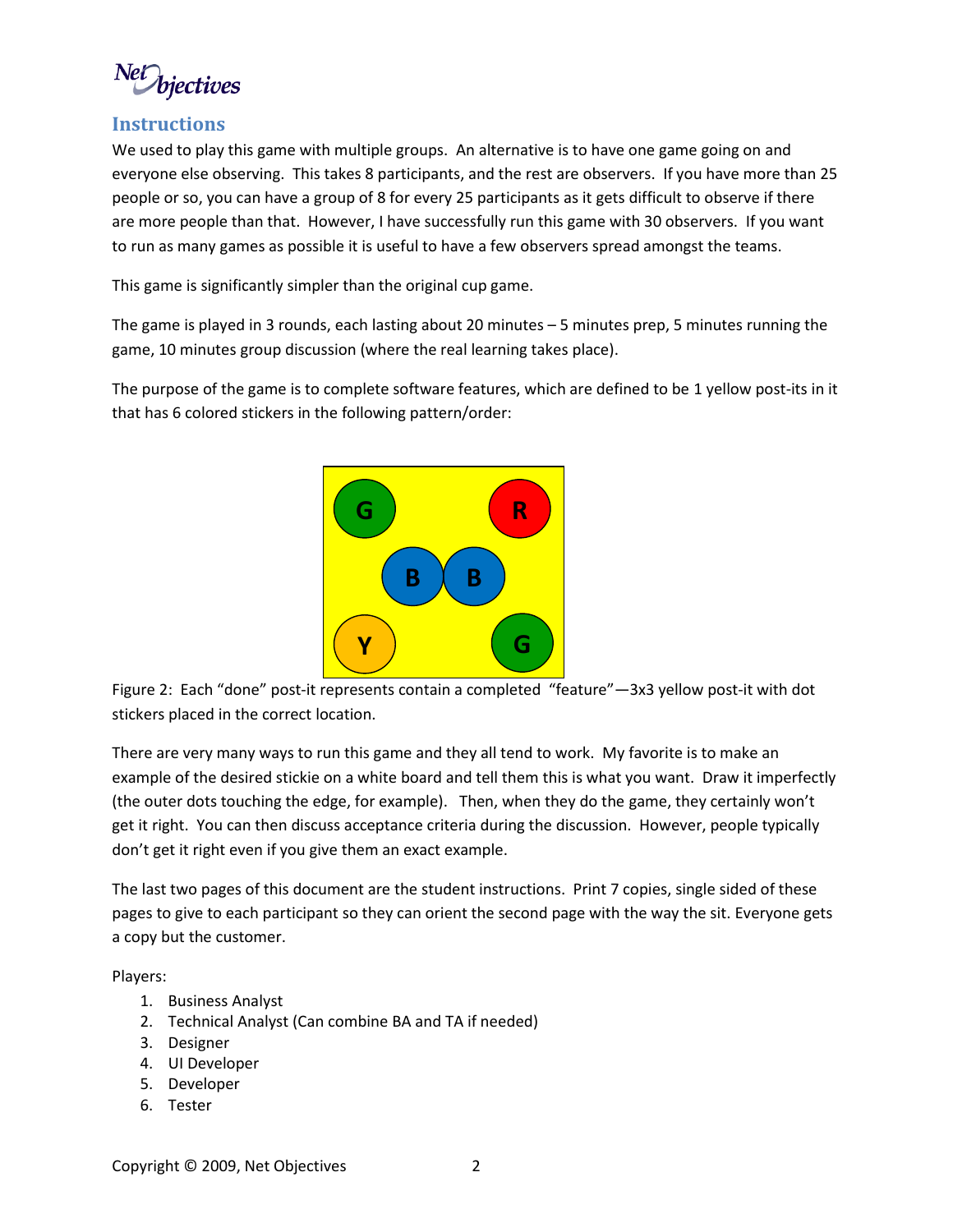

- 7. Project manager (must have a watch with a second hand).
- 8. Customer

The rules change each round.

### **Round 1**

Push. Strict hand-off, big batches (6), testing last.

Round 1 Details: Have all the materials on each table, and have each of the "roles", other than the customer, arranged around the table in a U order (see figure 3).

| Designer                 |                               | UI Developer              |
|--------------------------|-------------------------------|---------------------------|
| <b>Technical Analyst</b> |                               | Developer                 |
| <b>Business Analyst</b>  | <b>IN AREA</b><br>(materials) | Tester<br><b>OUT AREA</b> |

Figure 3: Roles around the table

### **Instructions to give participants**

Each role has an "in" area and an "out" area. None of the roles are allowed to talk to each other about quality. If stickers are falling off, it is up to the tester to "discover" the defects and place them in the defective pile. NOTE: This was the original rule but I have been finding that not stating this rule has people not talk about quality in any event. The fact that they are not instructed to not talk about quality and they still don't is pretty illuminating.

In round one, the work proceeds as follows:

- 1) BA picks 6 post-its and passes them to the tech analyst
- 2) Tech analyst puts on the yellow dot
- 3) Designer puts on red dot
- 4) UI Developer puts on green dots
- 5) Developer puts on blue dots
- 6) Tester tests puts in defect area if things don't look like figure 2.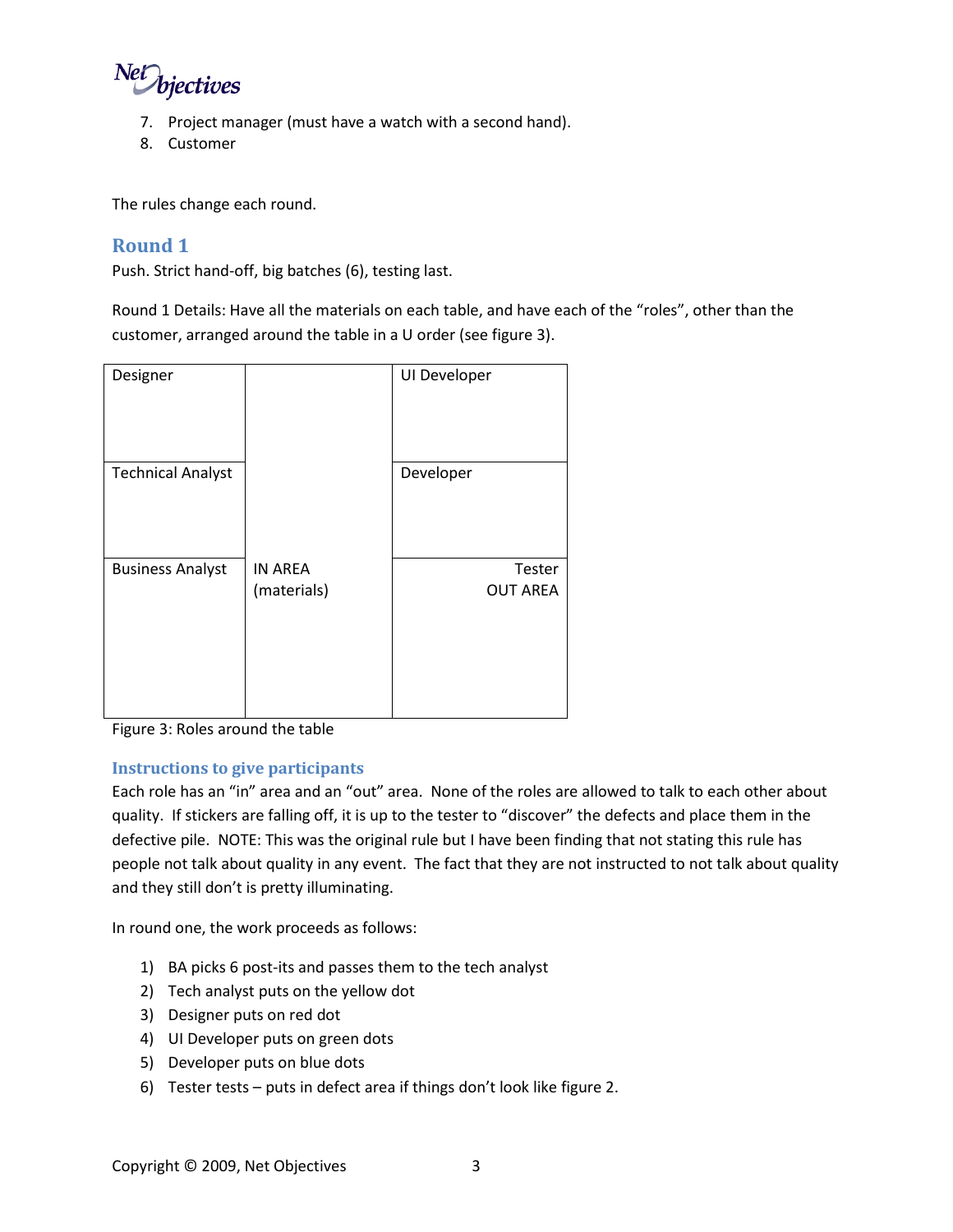NetDiectives

- 7) Project manager times:
	- a. Time it takes for first batch to be completed
	- b. Warns team when there is one minute left
	- c. Tells team when time is out (after 5 minutes)

You can have some fun if you act like a manager telling people to focus on their work and not worry about other people. That if each role works hard and does the best it can that has to result in the best costs. If each station has the lowest cost then the overall cost will be lowest.

Basically, everyone is to work as fast as they can and not worry if they are being kept up with. They are being measured on how *they* are doing, not the total throughput.

To start things off, tell the customers to come to you and tell the team to get going. While the teams are working, tell the customers that they will not accept anything where the blue dots are overlapping or not touching. Also, if the dots in the corner are not fairly evenly spaced from the two sides, they can reject those as well. Tell the customer to respond to people when asked but not to volunteer information.

NOTE: Be sure to tell observers that they can only observe. They should not communicate to the participants. If they talk amongst themselves they have to do so in a way that no participants hear them.

### **At end of round 1**

After 5 minutes, have the customers say how many of the features are accepted. Have the PM total the following:

- 1) # of completed post-its
- 2) # of accepted post-its
- 3) # of post-its that are in progress (WIP)

A normal team will get about 3 batches of 6 "done" in 5 minutes. Depending on how mean the tester is they might pass none or all, but the "customer" will probably accept 0.

Stop here and discuss how long it took for each team to get any completed work (i.e. the first batch done). It should be around 2.5-3 minutes, so notice "cycle time" that was first measured was 3 minutes. HOWEVER, this is a great time to revisit CT = WIP/TP. Here, TP would be 18 (ignoring pass/fail). If they are like most teams, bottlenecks begin to occur during the 5 minutes, and the might have 60 postits on the table. So in this case:

WIP: 60 TP: 18/5 minutes = 3.6 postits per minute  $CT = WIP/TP = 60/3.6 = 16.7$  MINUTES (not 3 like we measured for the first batch)!!

This is an important point of emphasis, that the first batch was done in 3 minutes, but our bottlenecks are making it rise as more and more WIP gets opened!!!!!!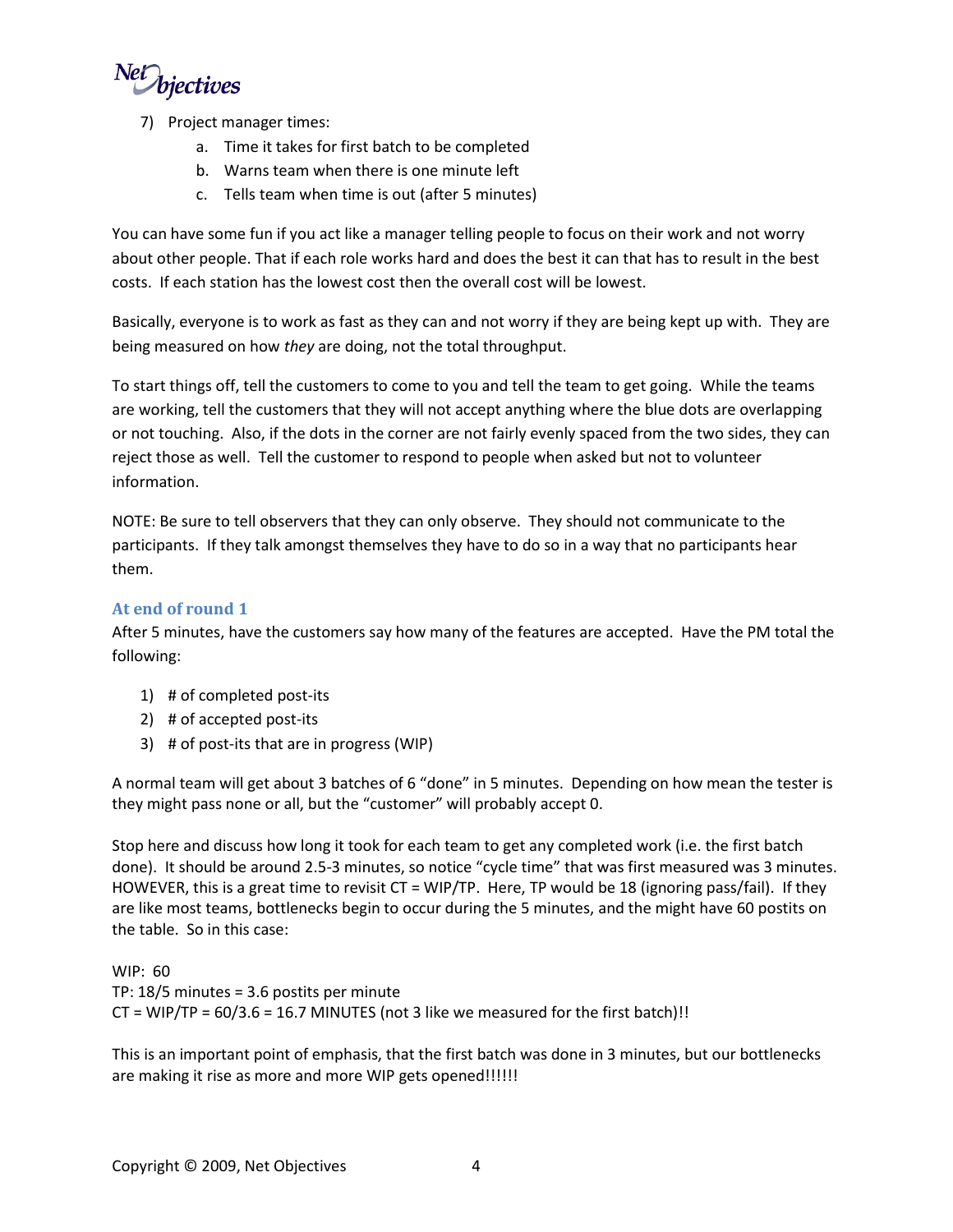nectives

**Round 2:** 

**I recommend some discussion before revisiting and doing round 2. Talk about minimizing WIP, pull, and smooth flow, and how it helps productivity AND quality at the same time. Emphasize that in round 2 we are going to "slow down to speed up"!!!!!!!**

Set it up again, but let them do one-piece flow. Still need to have each person do their own role.

OPTIONAL: Can change the requirement but don't need to. They will likely validate things quickly now so even with this delay results will be better. But don't need to do this. Make it sound like the requirements are the same, but go ahead and establish for the whole group that quality matters, and the blue dots have to be perfectly touching in the middle make the requirements be the corner dots have to touch the ends of the post-it as shown in figure 4.



#### Figure 4.

In a three segment offering, round two should just do 1-piece flow. Don't allow smoothing. See what happens. Then, in round three allow for smoothing. If this is the last round, then let them do what they want.

Suggest that they smooth the flow by balancing out the number of dots, and if anyone "frees up" from reorganizing, they can help "test". Discuss "in-place" testing, and how there should be little or no opportunities for failing final testing. People will almost certainly ask the customer this time (tell them it is ok to answer questions).

Do same timing and recording.

This round, the first post-it should come through in about 20 seconds!

Since we are doing 1 piece flow, and emphasizing "finish before you start", WIP should be 2-4 at most!

Teams can usually get at least 24 done, even with slowing down to get the dots right.

The first postit will come through about 20-25 seconds. Note that without bottlenecks, it should actually start to decrease, so have the PM measure several post-its end-to-end during the 5 minutes.

Now revisit the calculation!!!!!

 $WIP = 2$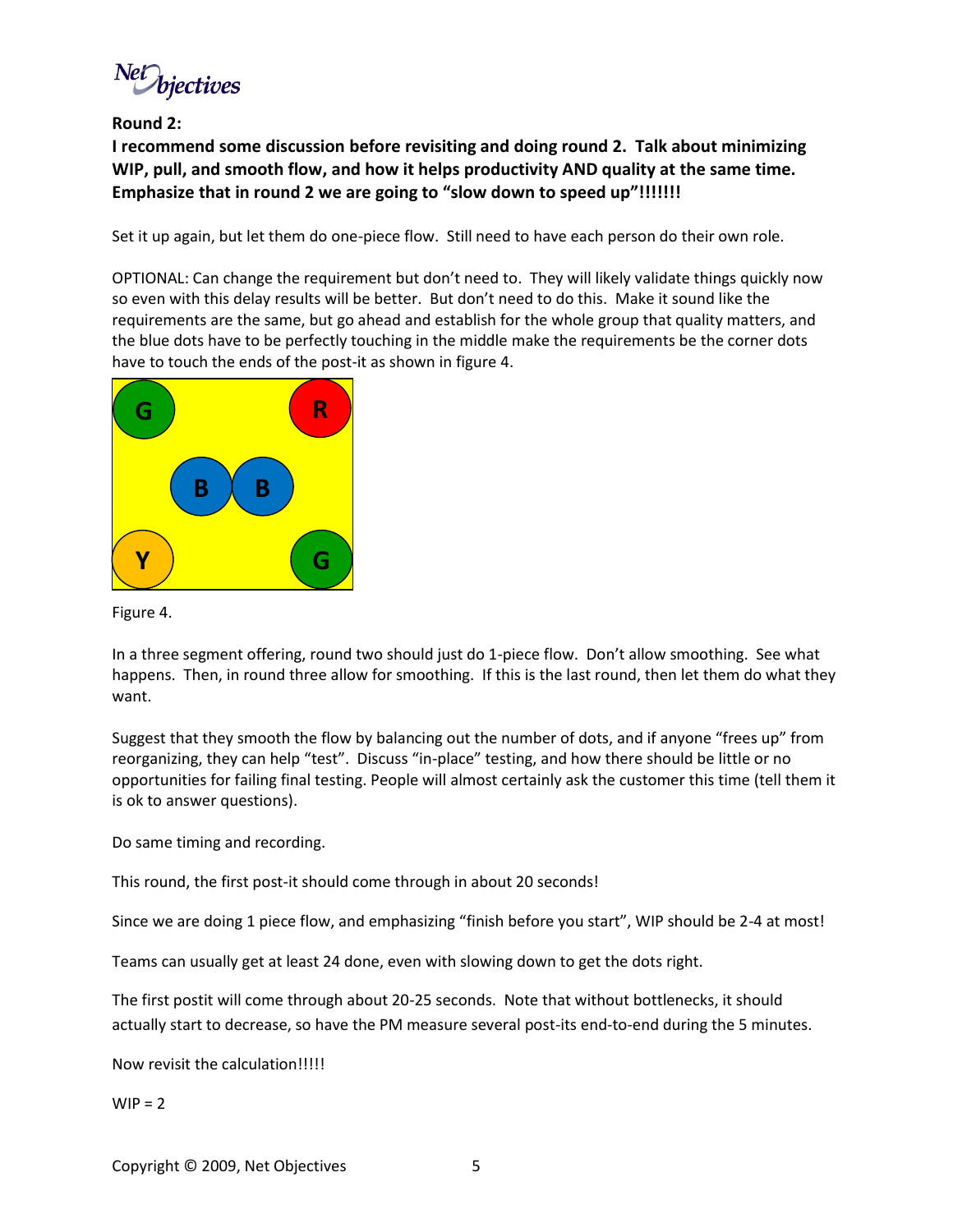Net bjectives

 $TP = 24$  postits/5 minutes = 4.8 postits per minute

### $CT = WIP/TP = 2/4.8 = 0.4$  minutes = 24 seconds!!!!!!

Emphasize that without bottlenecks, smooth flow made the cycle time stable and predictable!!!!!!!!



### **Round 3:**

In this game, let them figure out how they can maximize throughput. They can load-balance if they like. But don't let anyone be able to do anything equally well. That is not realistic. You could say that those who do the first three roles can help in the roles doing two dots but can only do it at half speed. Before the game starts have a conversation about how the game and roles are like their software development. Ad lib so the game would mirror a real life load-balancing conversation.

I've often spent 10-15 minutes before they play discussing what they can do to help those who are stuck. This discussion often mirrors their real-world work – which is great.

## **The Dot Game – Handout to Participants**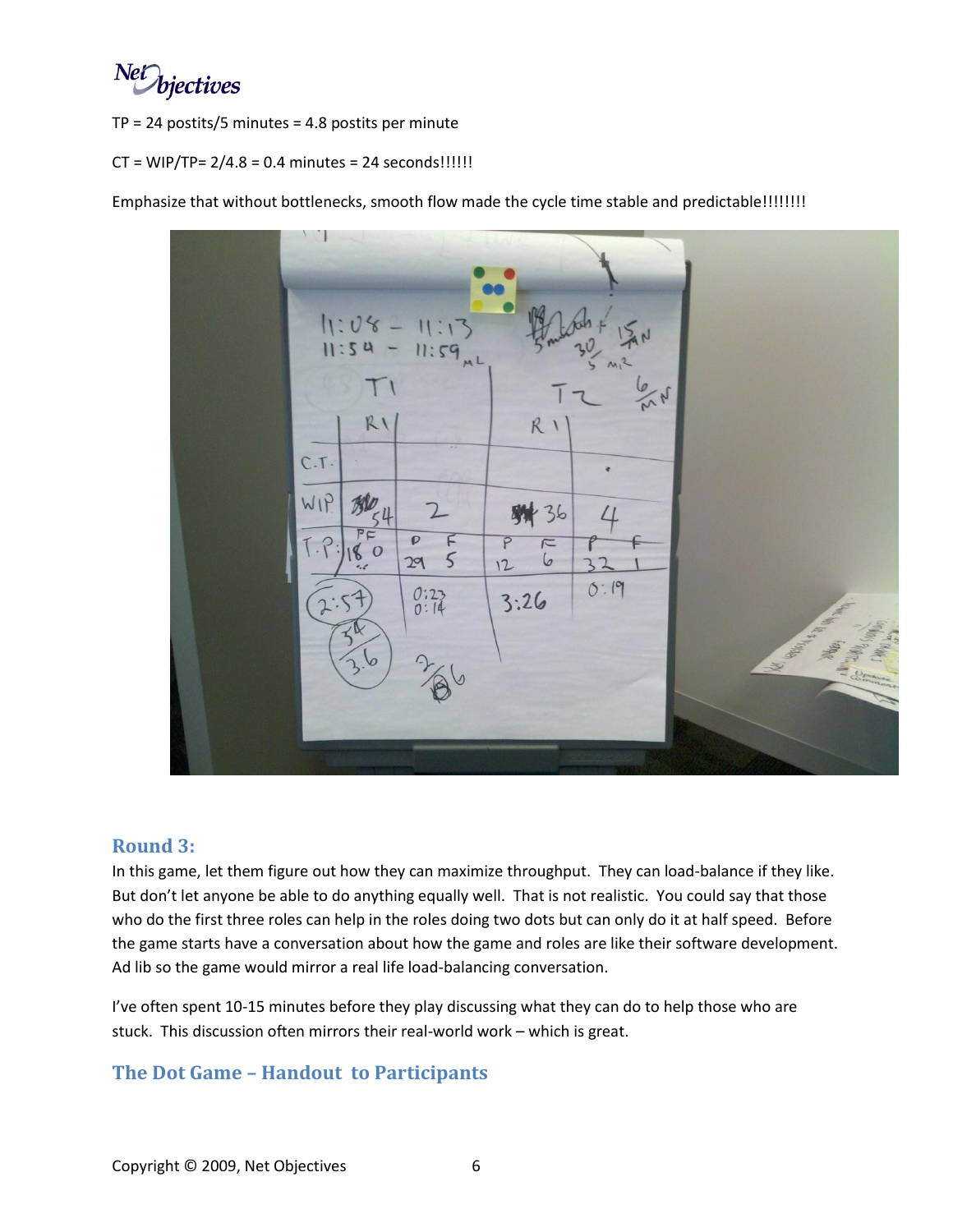NetWiectives

#### Based on Lean Manufacturing Cup Game:

[http://lean.vel.pl/index2.php?option=com\\_content&task=view&id=85&Itemid=111&pop=1&page=0](http://lean.vel.pl/index2.php?option=com_content&task=view&id=85&Itemid=111&pop=1&page=0)

Players:

- 1. Business Analyst
- 2. Technical Analyst (Can combine BA and TA if needed)
- 3. Designer
- 4. UI Developer
- 5. Developer
- 6. Tester
- 7. Project manager (must have a watch with a second hand).
- 8. Customer

### **Round 1**:

Push. Strict hand-off, big batches (6), can only do your own work, test last.

Details: Have all the materials on each table, and have each of the "roles", other than the customer, arranged around the table in a U order (see figure 3).

Figure 3: Roles around the table

Each role's table has an "in" area and an "out" area. A person can only do work defined by their role, they cannot do the work of another role.

### *Each role should work as fast as they can. Don't worry if the person next to you isn't keeping up.*

### *Also, remember you are working in batches – do 6 at a time and hand off all 6 at the same time.*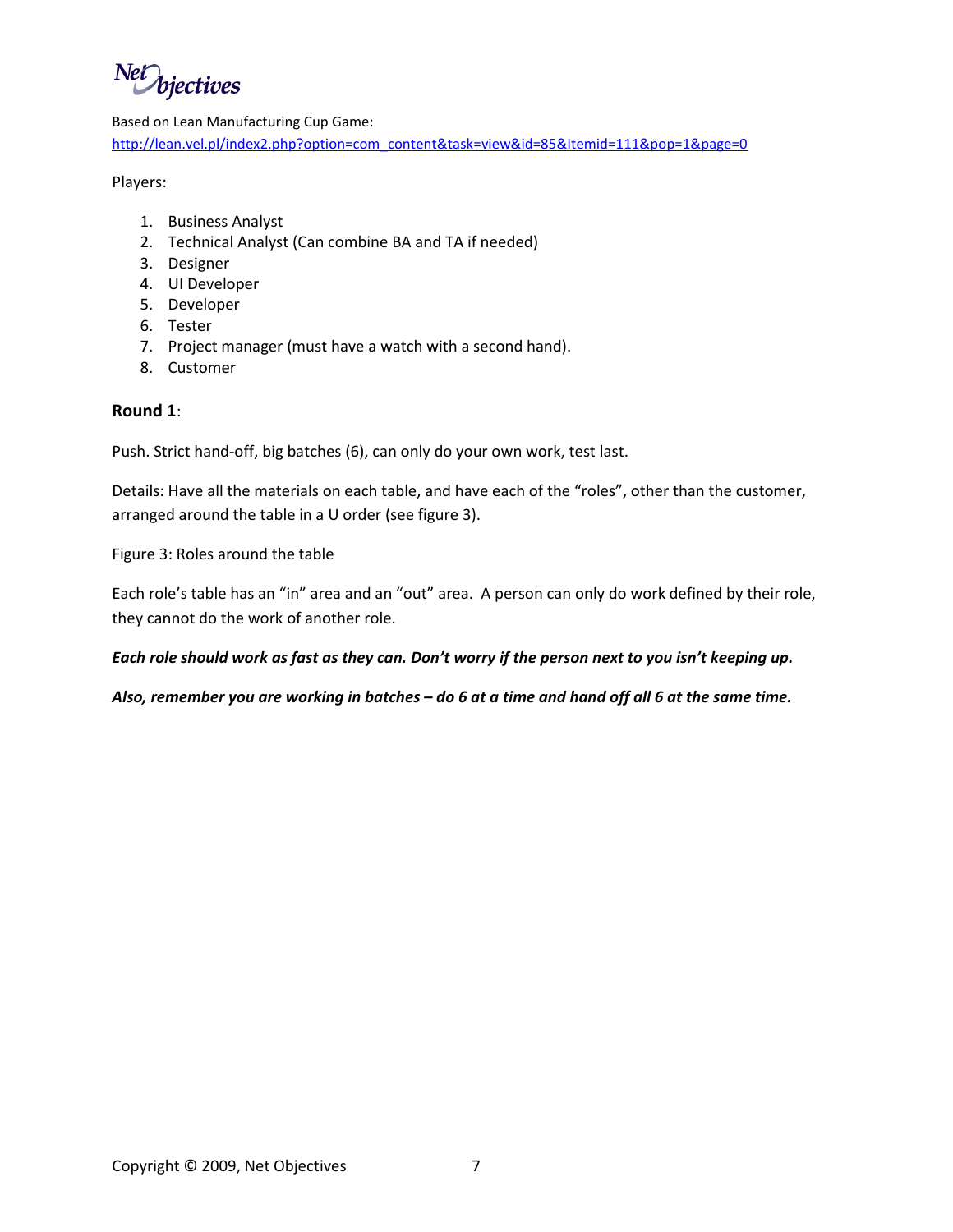Net bjectives

In round one, the work proceeds as follows:

- 1) BA picks 6 post-its and passes them to the tech analyst
- 2) Tech analyst puts on the yellow dot
- 3) Designer puts on red dot
- 4) UI Developer puts on green dots
- 5) Developer puts on blue dots
- 6) Tester tests puts in defect area if things don't look like figure 2.
- 7) Project manager times:
	- a. Time it takes for first batch to be completed (when gets to customer)
	- b. Warns team when there is one minute left
	- c. Tells team when time is out (after 5 minutes)
	- d. Make sure you don't stop your watch most important is timing 5 minutes

After 5 minutes, have the customers say how many of the features are accepted. Have the PM total the following:

- 1) # of completed post-its
- 2) # of accepted post-its
- 3) # of post-its that are in progress (WIP)



### **Round 2 and Round 3 have no handouts.**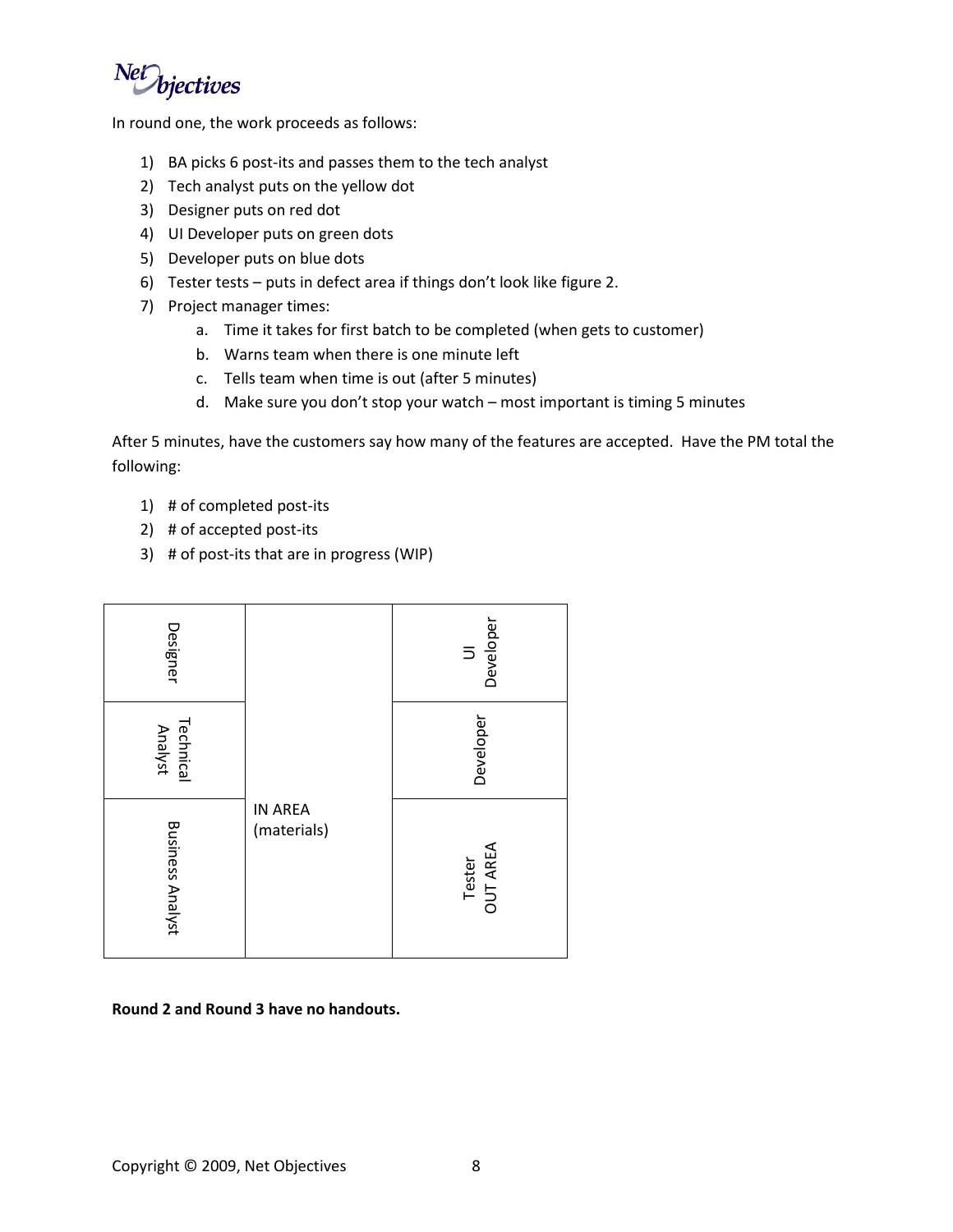Net bjectives

### **The Dot Game – Handout to Participants**

(intentional duplicate)

Based on Lean Manufacturing Cup Game:

[http://lean.vel.pl/index2.php?option=com\\_content&task=view&id=85&Itemid=111&pop=1&page=0](http://lean.vel.pl/index2.php?option=com_content&task=view&id=85&Itemid=111&pop=1&page=0)

Players:

- 1. Business Analyst
- 2. Technical Analyst (Can combine BA and TA if needed)
- 3. Designer
- 4. UI Developer
- 5. Developer
- 6. Tester
- 7. Project manager (must have a watch with a second hand).
- 8. Customer

### **Round 1**:

Push. Strict hand-off, big batches (6), can only do your own work, test last.

Details: Have all the materials on each table, and have each of the "roles", other than the customer, arranged around the table in a U order (see figure 3).

Figure 3: Roles around the table

Each role's table has an "in" area and an "out" area. A person can only do work defined by their role, they cannot do the work of another role.

*Each role should work as fast as they can. Don't worry if the person next to you isn't keeping up.*

*Also, remember you are working in batches – do 6 at a time and hand off all 6 at the same time.*